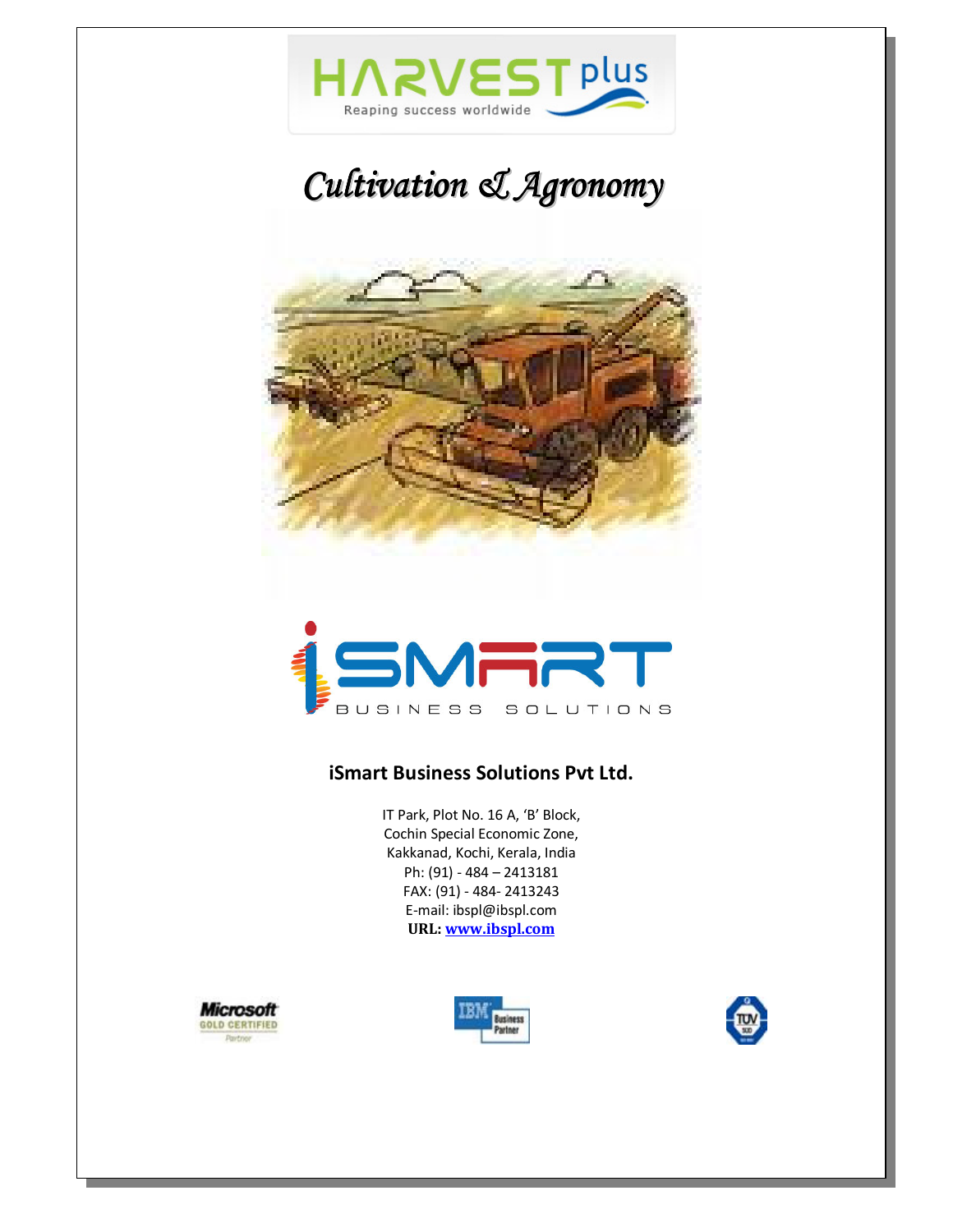

Cultivation And Agronomy

### Index





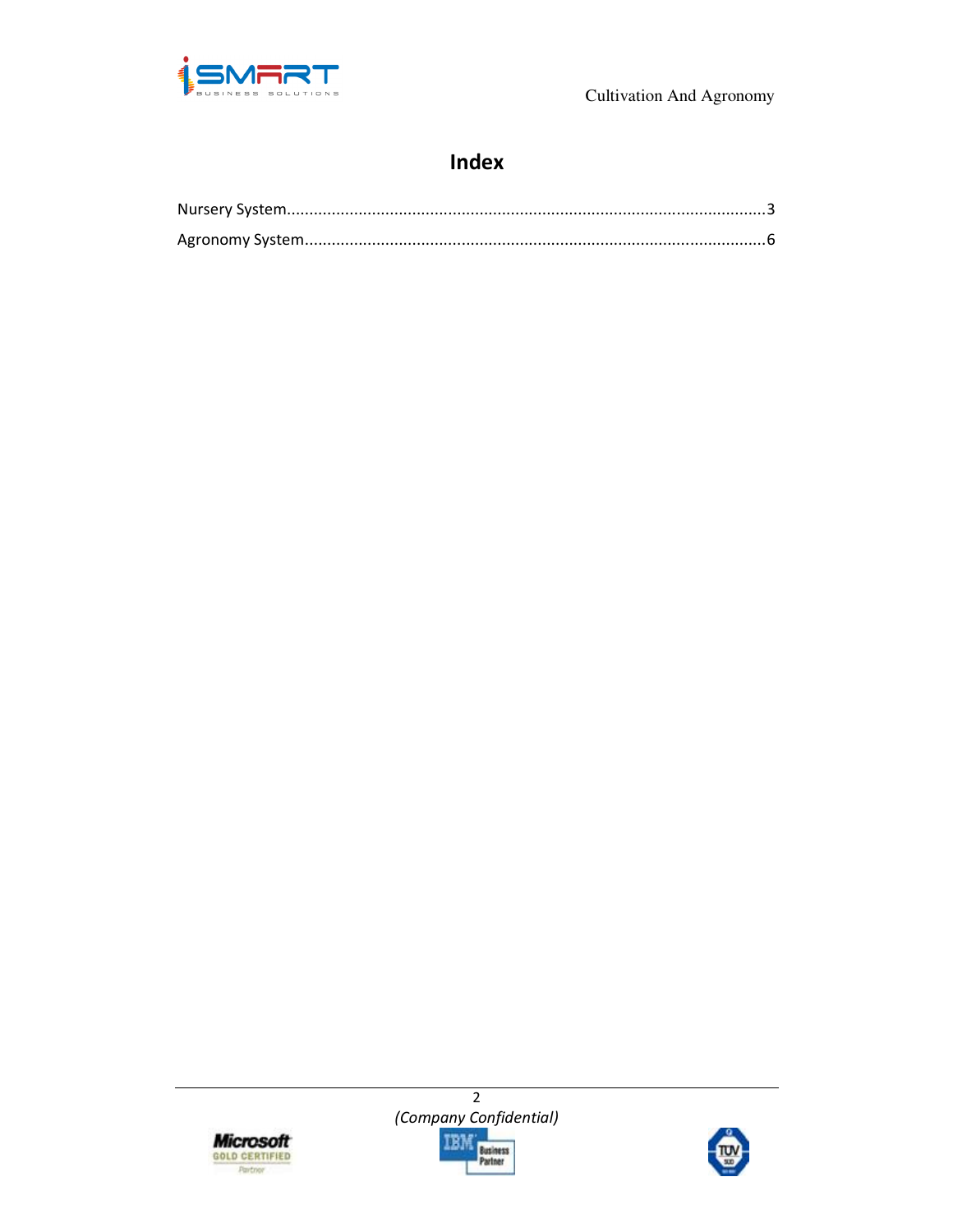



## **Nursery System**

The HARVEST plus Nursery System helps to define, record and calculate the nursery aspects of an agricultural industry. In this system, the nursery area is divided into germination beds. The seeds or seedlings are clubbed as batches and each batch is nursed through different growth stages before they attain maturity enough for the replanting phase. The system also captures the different activities involved in the nurture.

The various activities starts from the arrival of the seeds having clone and the corresponding sowing, germination and culling details are maintained through this system. The batch and stage transitions of seedlings in a batch can be separately maintained. The issue requisitions generated are also maintained through this system. The processes such as stock valuation and accounts posting can also be done.

You can generate various checklists and reports containing nursery details with different criteria. The system generates reports that can keep track of the history of each individual batch.



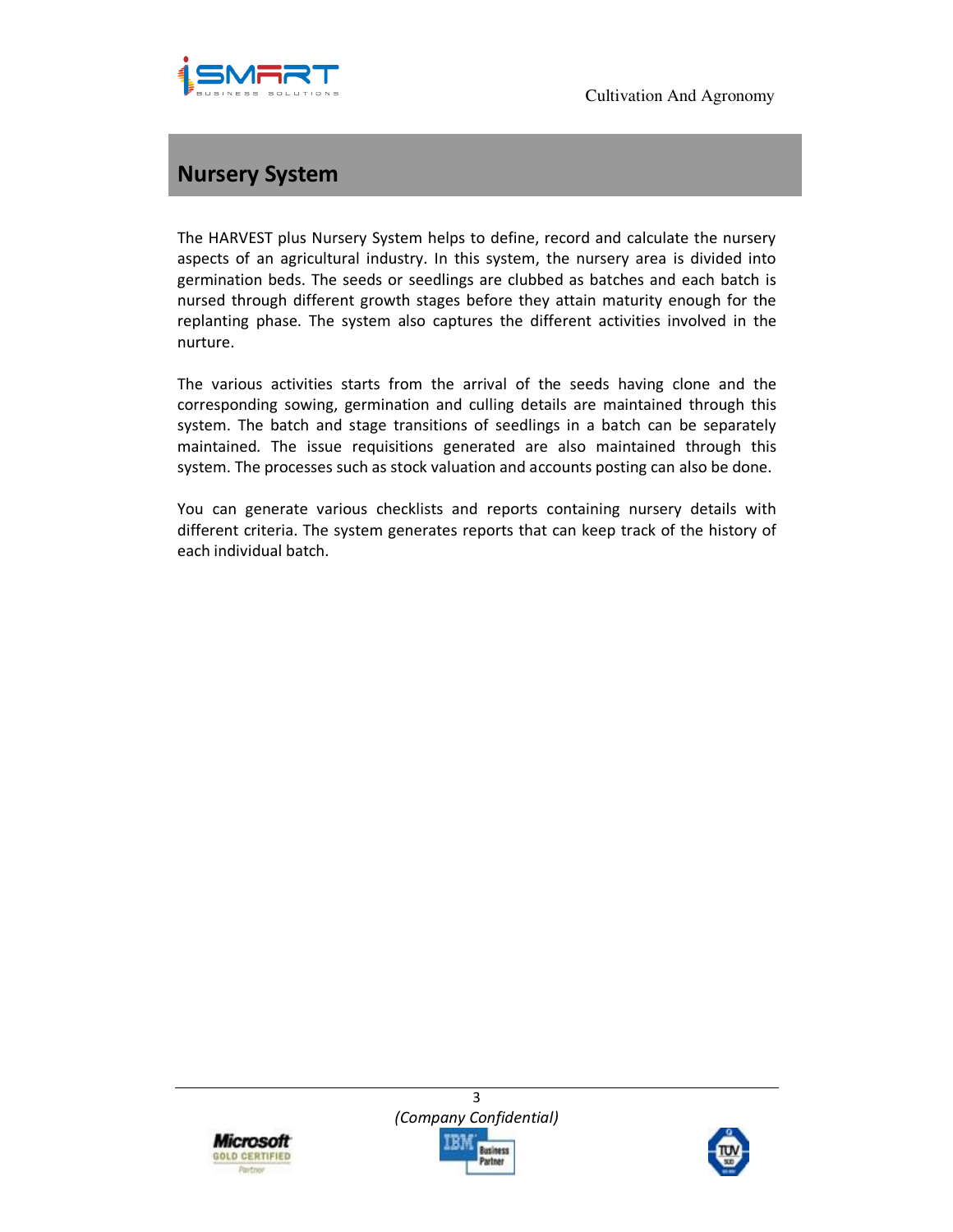



#### **Main Features of Nursery System**

Nursery is a place where the plants are taken care until they are planted in the field to be grown and set for harvesting. The Nursery System facilitates the functioning of the nurseries of a company.

The major features of this system are listed below:

- 1. There could be more than one nursery administered by one department or estate. In such case each nursery will be treated as separate entity and their details will be recorded independently by the system.
	- Each new nursery is treated as separate projects (Capital) for the nursery period.
	- Nurseries are treated as cost centers where all the expenses incurred for growing the plants up to planting are captured.
- 2. This system keeps the details of growth stages of plants from seedling stage to the mature stage for planting.
- 3. The activity related to the nursery such as receiving and keeping the stock of seedlings, sowing (planting), culling of diseased plants, recording the details of the damaged and diseased plants are captured.
- 4. **Plant Transfer:** This system maintains the batch transferring details of the plants in the nursery.
	- The *Batch Transfer* screen is used to enter the details regarding the transfer of plants from one batch to another.
	- You can transfer the plants from one batch to one or more batches.
	- This transferring can be done to various beds and growth stages.
	- You can transfer the plants to other nurseries also.
- 5 The plants after having predefined months of growth in a particular growth stage can be transferred to its next higher growth stage. The *Growth Stage Transfer* screen is used to enter the transition details of plants from one stage to another. The transition details can be entered corresponding to the specified nursery and batch number on the specified date.
- 6 **Nursery Issue Requisition (NIR):** The NIRs are raised for requesting the issue of plants. NIRs are raised by estates for new planting, replanting and infilling. NIRs can be also raised for transferring stock of plants from one nursery to other and for selling plants to outsiders.
	- The generated NIRs have to be sanctioned by a higher authority. The





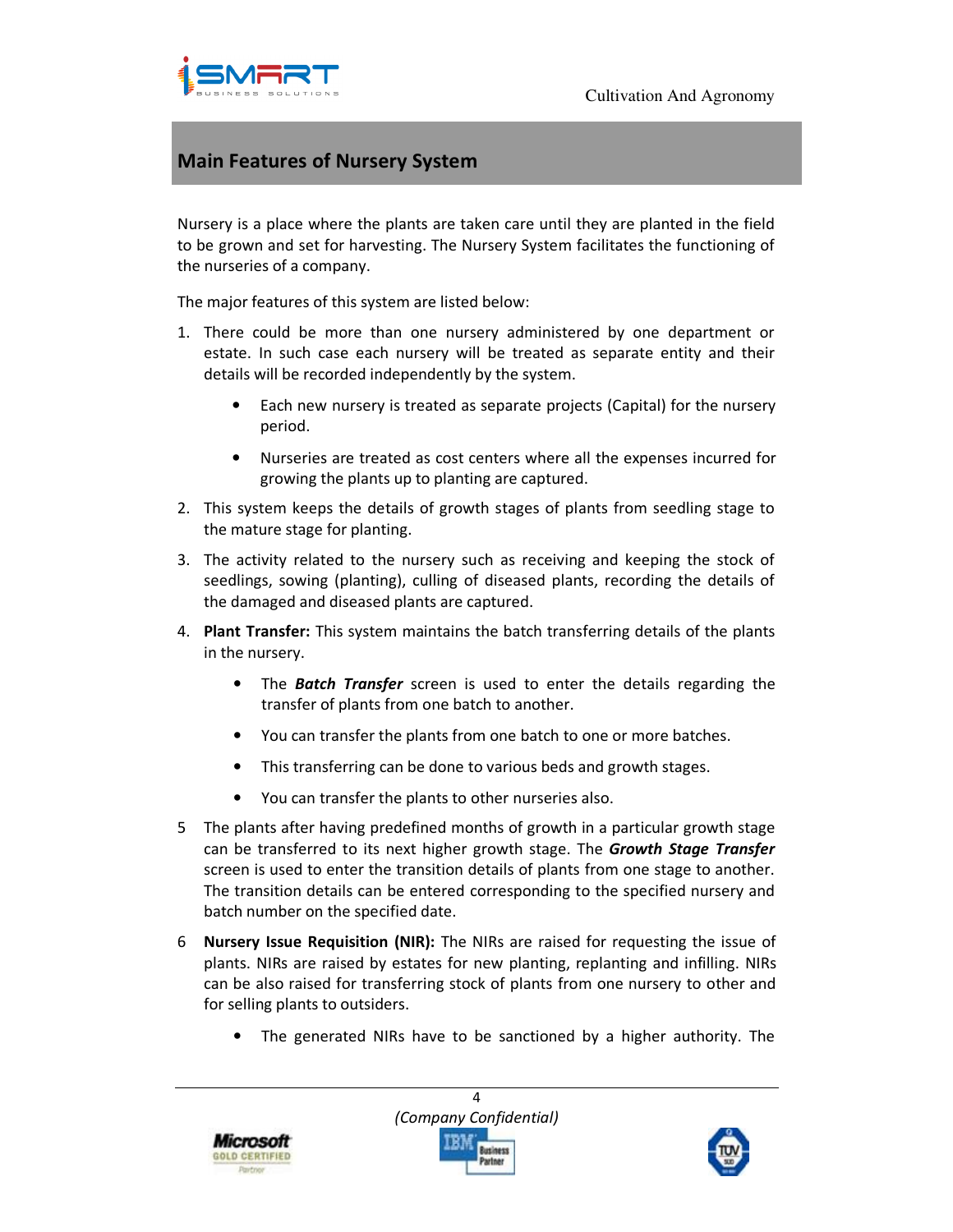

available stocks of plants are checked while sanctioning the issue. It is also possible to cancel the requisitions after sanctioning.

- 7 The stock valuation can be done at the end of each month, to derive the cost of each plant in the nursery, based on the total nursery cost and number of plants in the nursery.
- 8 The cost incurred for a nursery project is determining the cost per plant of the nursery. As there are some issues which are of based on an actual cost price method, the valuation of plant is much required for arriving the issue value. Valuation is only for costing the issues made on 'actual rate' method.
- 9 Cost per plant is derived after accumulating the cost incurred for the nursery from the beginning of the period. This includes the total cost incurred for purchasing seedling, labor wages paid for doing day-to-day activities, cost fertilizers and stores items issued to the nursery, staff salaries and administration expenses, general charges and other charges apportioned to the nursery etc. The cost price is calculated by dividing the total cost by the number of plants in the nursery.
- 10 **Account Posting:** Plants issues can be posted to accounts as a batch process once in a month. The beneficiary of the issues will be charged with the issue with the rate of issue and similar amount will be credited to the control account of nursery. Cost of issues varies from the type of issue, actual rate, budget rate and differential rate.
- 11 **Nursery Closing:** Closing of nursery is done, once all the plants of a nursery is sold out or issued. At the end of the closing, the closing journals will be passed to the books of accounts. Closing journals results a net balance in nursery control account by reversing the nursery expenses to the control account. This net balance will determine whether the project was in profit or loss.



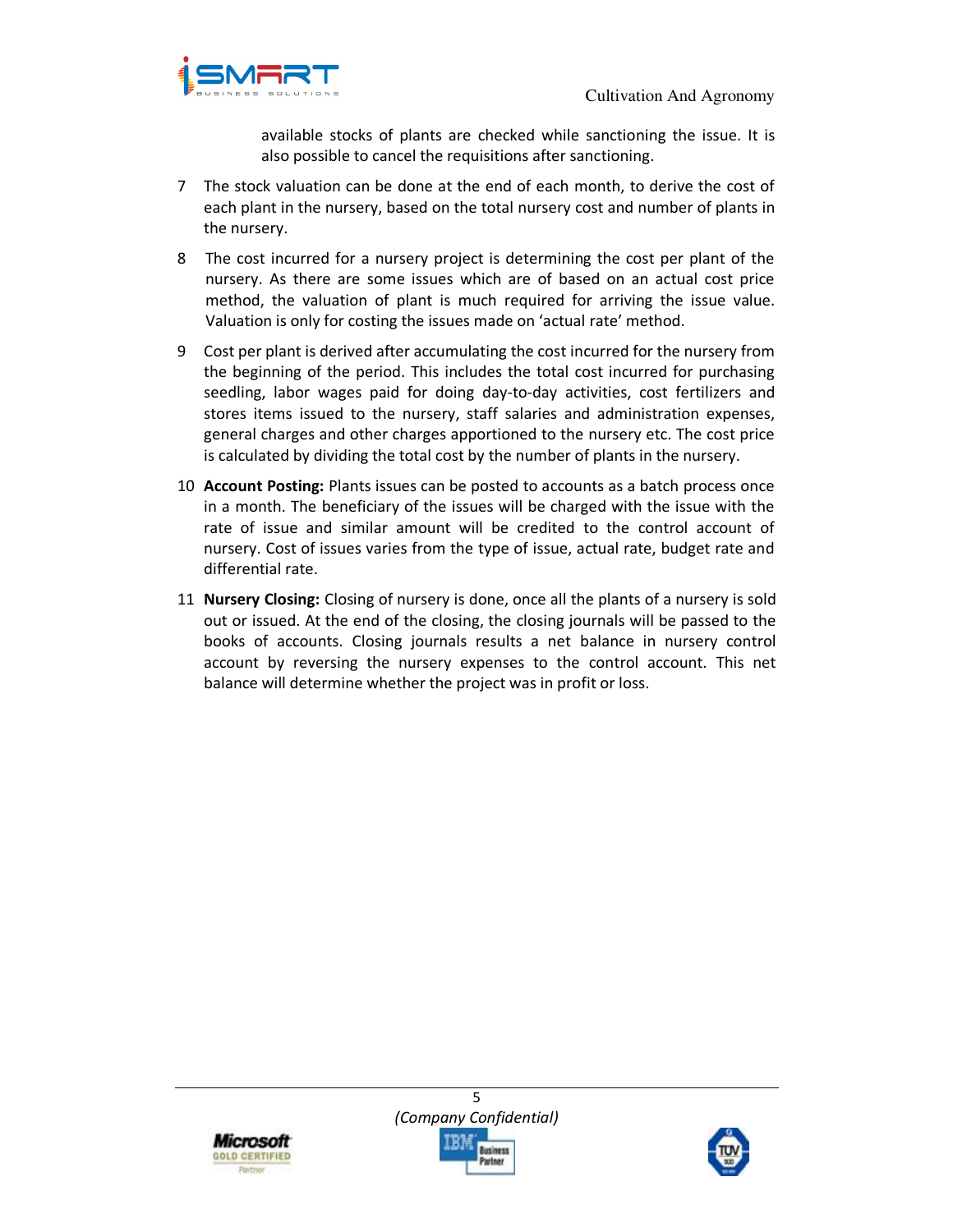

## **Agronomy System**

The HARVEST plus Agronomy System helps to maintain the details of agricultural units in the organization. This system automates and thus simplifies the data entry related to the agricultural work in the estates.

The production details of crops for a number of previous years, in each estate can be entered, and thus allows determining the average production per year for the period. Also based on the production details, the system will calculate the monthly distribution of production for the estates.

This system is able to provide new planting proposals for the blocks in the estates based on certain criteria. This system also allows doing the black bunch census and average bunch weight determination in the blocks for oil palm crop.

The details of leaf sampling, leaf analysis results and soil sampling can be entered through this system, and it thus facilitates the fertilization recommendations for the blocks. This system also provides with fruit setting assessment which allow you to find out the quality of pollination in the fields. The data related to various activities in the agricultural units can be maintained in this system that includes, pest or disease control measures, male flower census, assisted or artificial pollination, tree census, weather details, trail plot treatment, latex analysis etc.

The block surveying details and history of blocks can be kept in this system. This system provides a number of checklists and reports which shows the details based on the specified criterions.



6 *(Company Confidential)*  Business

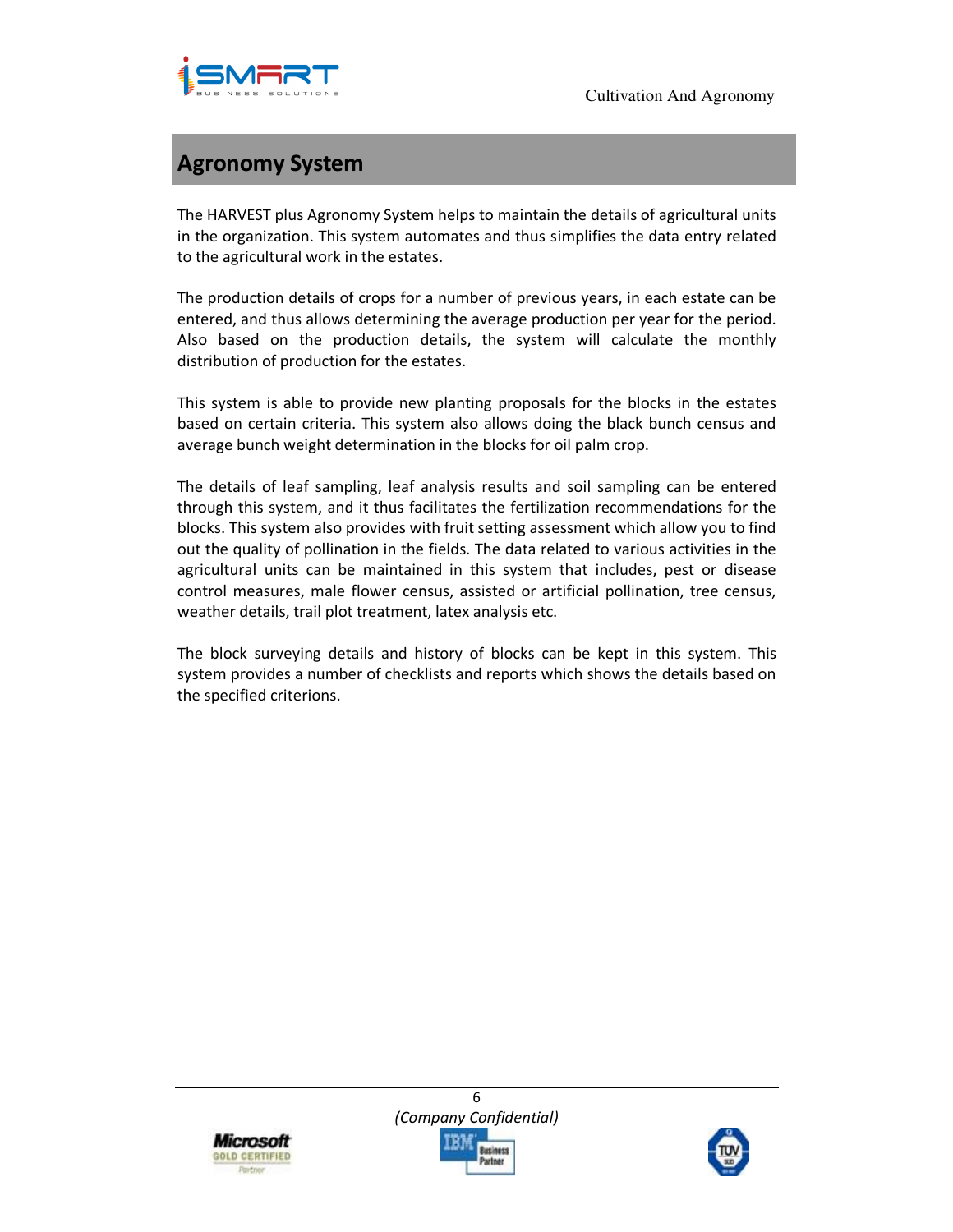

#### **Main Features of Agronomy System**

This system will automate the various activities of agricultural department in the organization.

The major features of this system are listed below:

- 1. **Production Details:** The production details in the estates for the past 'n' number of years can be captured through this system.
	- This helps to find monthly distribution of crop in percentage for each estate of oil palm and rubber for the current season.
	- This also helps to arrive at the balance production targets to be achieved for the current year.
- 2. **Planting Proposal:** This system suggests new planting proposals for each estate for the next 5 years.
	- New planting proposal will be based on criteria's such as year of planting, yield levels and no of trees per hectare. Based on the criteria or a combination of criteria's set, the system will provide the details of the blocks fit for replanting.
- 3. Different types of censuses can be recorded like *Black Bunch Census, Male Flower Census* and *Tree Census*.
- 4. **Average Bunch Weight Determination:** Estate wise and block wise average bunch weight quantity can be recorded. The average bunch weight determination can be done along with black bunch census is carried out at estates.
- 5. **Fertilizer Requirements:** Fertilizer recommendation / manuring program can be created, based on soil analysis and leaf analysis results, results of conducted experiments, average production of the block in the past, field condition etc.
	- This can be transferred to Budget System as a guideline for creating fertilization programs.
	- The fertilizer requirements for the blocks will be generated based on leaf samples analysis details and fertilizer chart provided by the agricultural department.
	- The details soil sample analyses can also be entered, which also used for fertilizer recommendations in the estates.



7 *(Company Confidential)*  **Business**